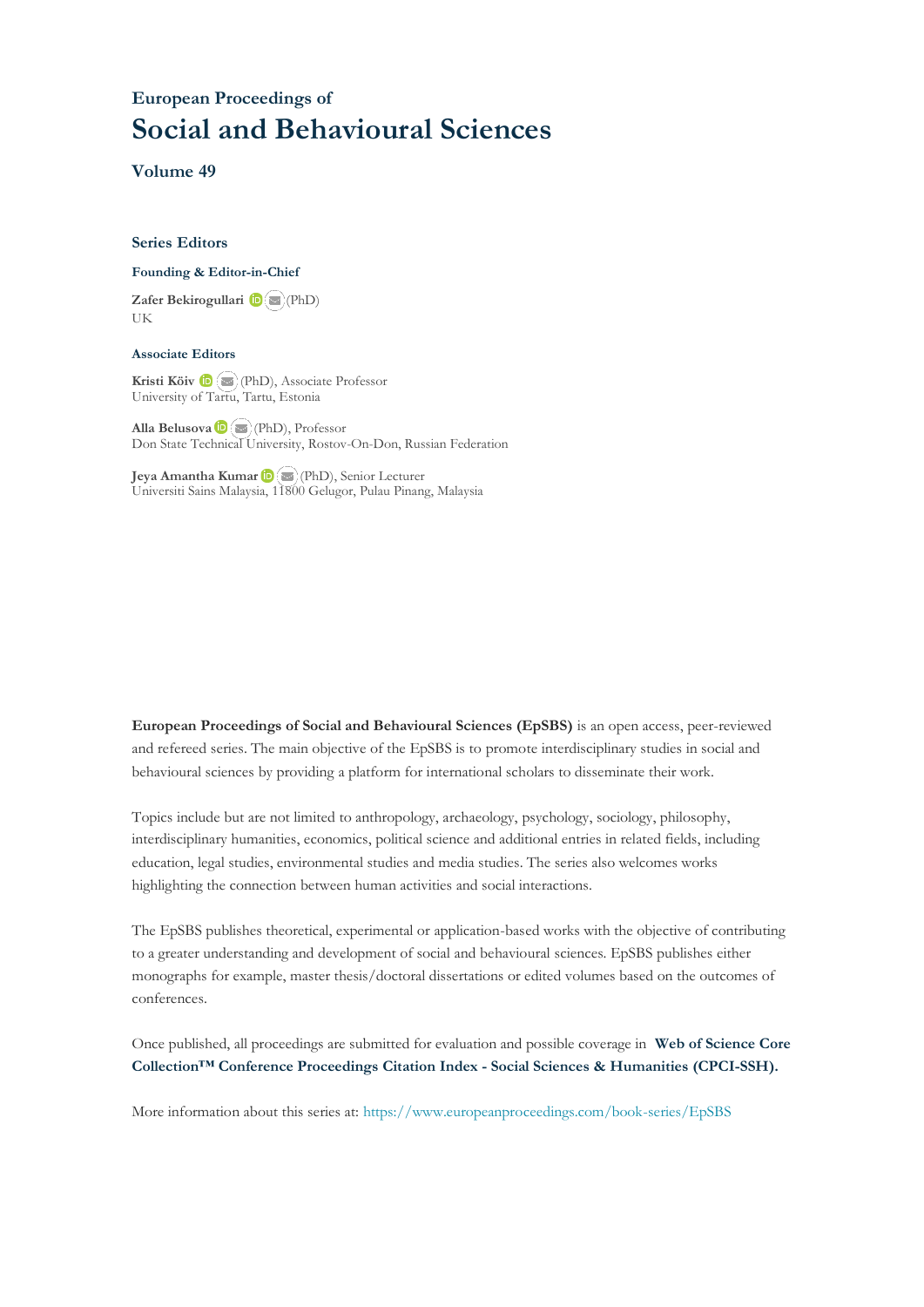# PSYCHOLOGY AND EDUCATION - ICPE 2018

Selected, peer-reviewed papers from the

International Conference on Psychology and Education (ICPE 2018), 25-26 June, 2018, Psychological Institute of Russian Academy of Education, Russia

# Edited by:

SergeyMalykh in, Evgeny Nikulchev in

# Editor(s) Affiliation(s):

**Sergey Malykh** Lomonosov Moscow State University, Russia Psychological Institute of Russian Academy of Education, Russia,

**Evgeny Nikulchev** MIREA – Russian Technological University, Moscow, Russia, Russian Academy of Education, Russia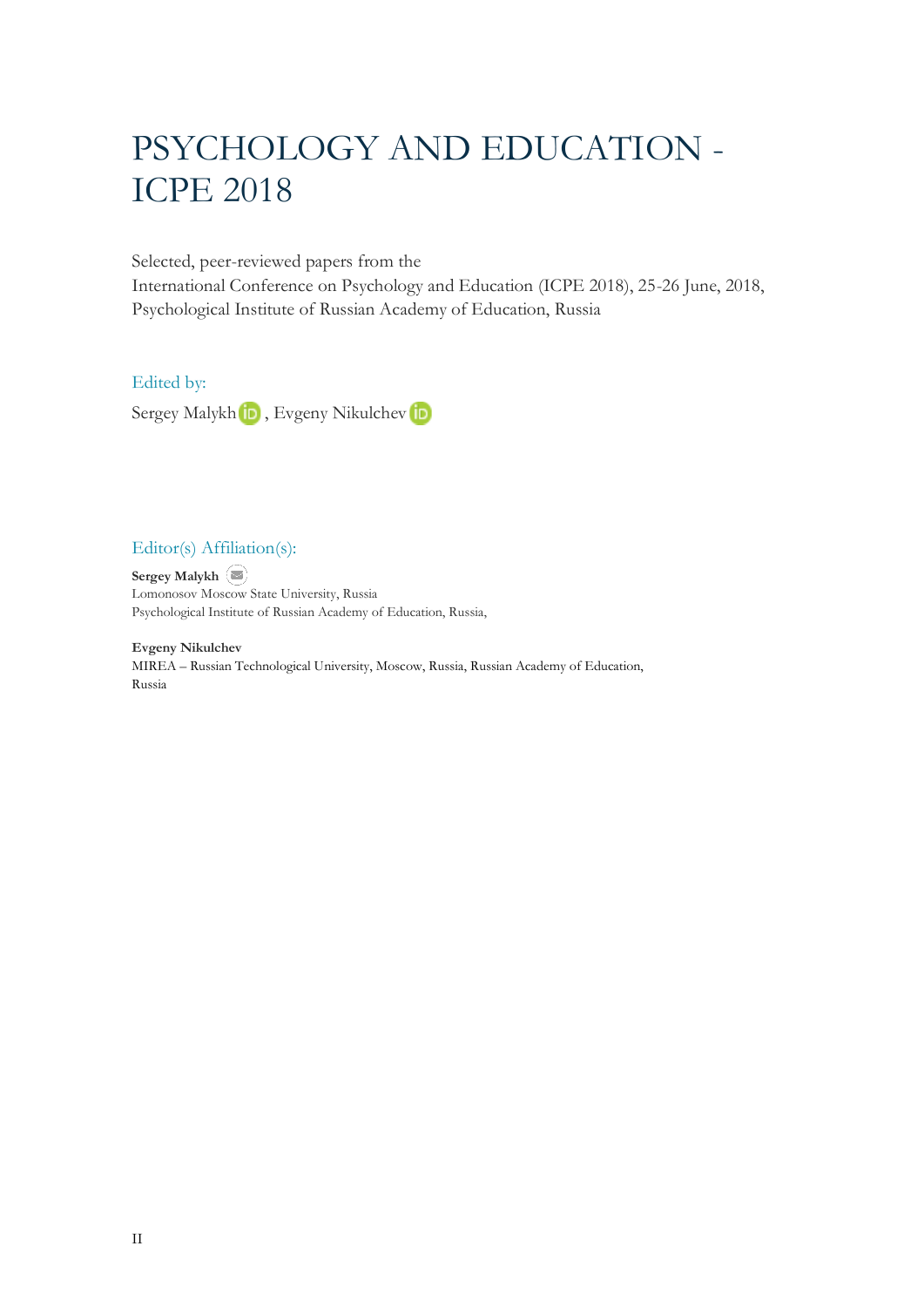

ISSN: 2357-1330 (online). European Proceedings of Social and Behavioural Sciences ISBN: 978-1-80296-048-8 (e-book) PSYCHOLOGY AND EDUCATION - ICPE 2018 [https://doi.org/10.15405/epsbs\(2357-1330\).2018.11.2](https://doi.org/10.15405/epsbs(2357-1330).2018.11.2)



© The Editor(s) and The Author(s) 2018. This is an open access book distributed under the Creative Commons CC License BY-NC-ND 4.0. Unported License, permitting all non-commercial use, distribution, and reproduction in  $\overline{ND}$ any medium, provided the original work is properly cited.

This book is published by the registered company Future Academy which is registered under the ISO London Limited. The registered company address is: 293 Green Lanes, Palmers Green, London, United Kingdom, N13 4XS Reg. Number: 9219513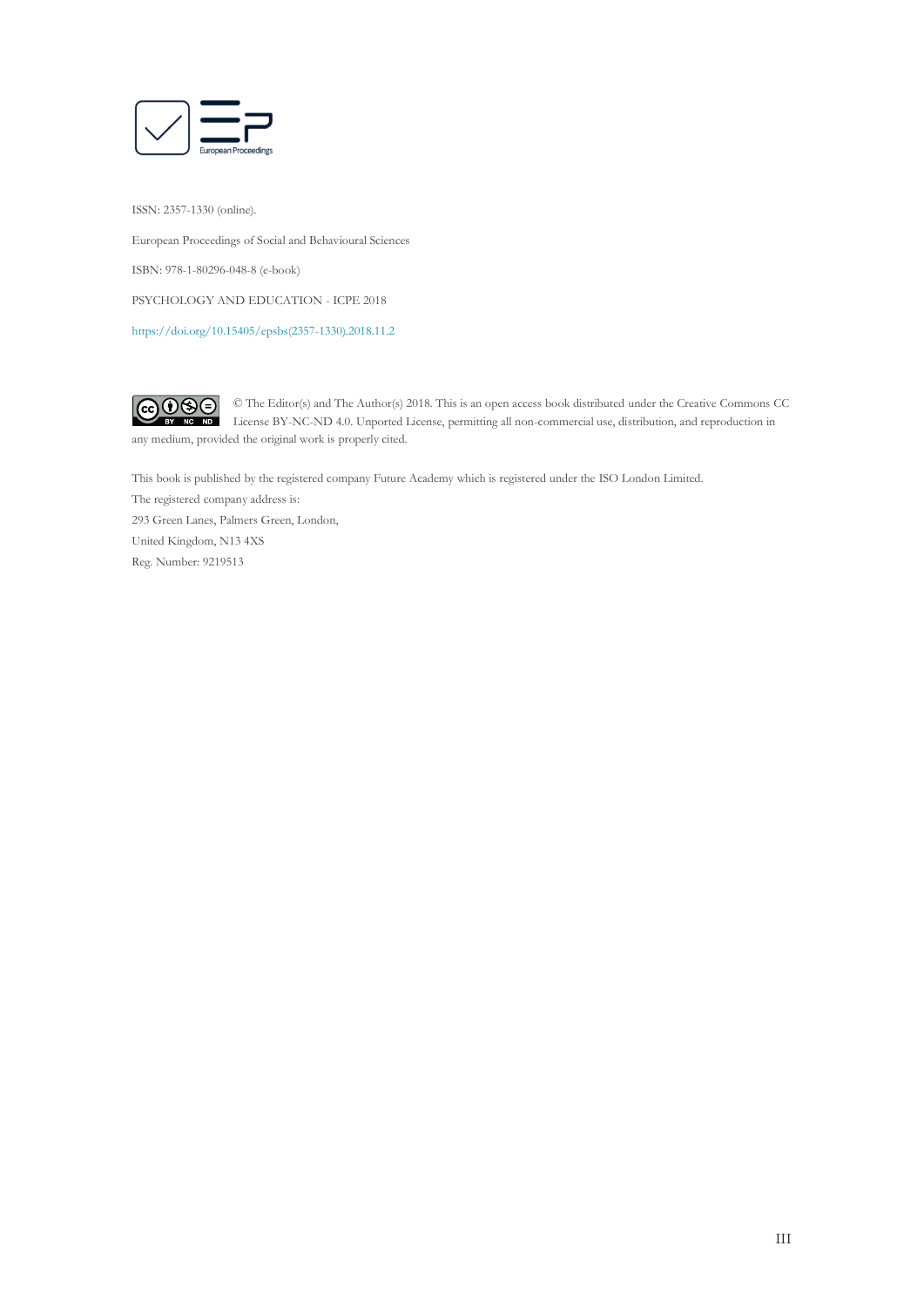# **Table of Contents**

#### **No: 1**

Title: Development of Public Consciousness in Pedagogical Education in Russia and Kazakhstan *Pages: 1-8*  Author(s): Alma Abylkassymova, Valentina Kalney, Mikhail Ryzhakov, **Sergey Shishov**

# **No: 2**

Title: Environmental Factors Conditioning the Practice of Social Interaction Among Students *Pages: 9-19*  Author(s): **M.K. Akimova**, E.I. Gorbacheva, S.V. Persiyantseva, S.V. Yaroshevskaya, T.A. Sysoeva

# **No: 3**

Title: Subject–Environmental Interactions in Professional Environment *Pages: 20-25*  Author(s): **E.S. Aleksandrova**

# **No: 4**

Title: The Formation of The Decentration Ability at Preschool Age *Pages: 26-37*  Author(s): **Alla Andreev**

# **No: 5**

Title: Psychological Image of The Family as The Basis of Modern Parenting Practices *Pages: 38-45*  Author(s): **Alla Andreeva**

# **No: 6**

Title: Building an Innovative Project Team Using Combinatorial Analysis *Pages: 46-53*  Author(s): **Andrianova,** Yu. Bulanova, S. Golovin, V. Tomashevskaya

#### **No: 7**

Title: Special Aspects of Interaction in Socially Communicative Development of Preschool Children *Pages: 54-62*  Author(s): **T.A. Antopolskaya**, O.Yu. Baybakova, S.S. Zhuravleva

#### **No: 8**

Title: Early Predictors of Creative Writing at Age 9 *Pages: 63-74*  Author(s): Isabella Badini, Teemu Toivainen, Bonamy R. Oliver, **Yulia Kovas** 

#### **No: 9**

Title: Psychological Safety of School Environment and Adolescents' Attitude to Life *Pages: 75-82*  Author(s): **I. A. Baeva,** M. D. Bazhenova, G. S. Bannikov, O. V. Vikhristiuk, L. A. Gayazova

# **No: 10**

Title: Psychological Resources of Adults Who Experienced Violence in Childhood *Pages: 83-91*  Author(s): **I.A. Baeva,** I.V. Kondakova, E.B. Laktionova

#### **No: 11**

Title: Oculomotor Activity in The Structure of The Mechanism of Selective Thinking *Pages: 92-105*  Author(s): Dmitriy Y. Balanev, Eduard V. Galazhinskiy, **Tatiana A. Vaulina,** Olga M. Krasnoryadtseva, Ivan A.Kulikov, Eleonora A. Shcheglova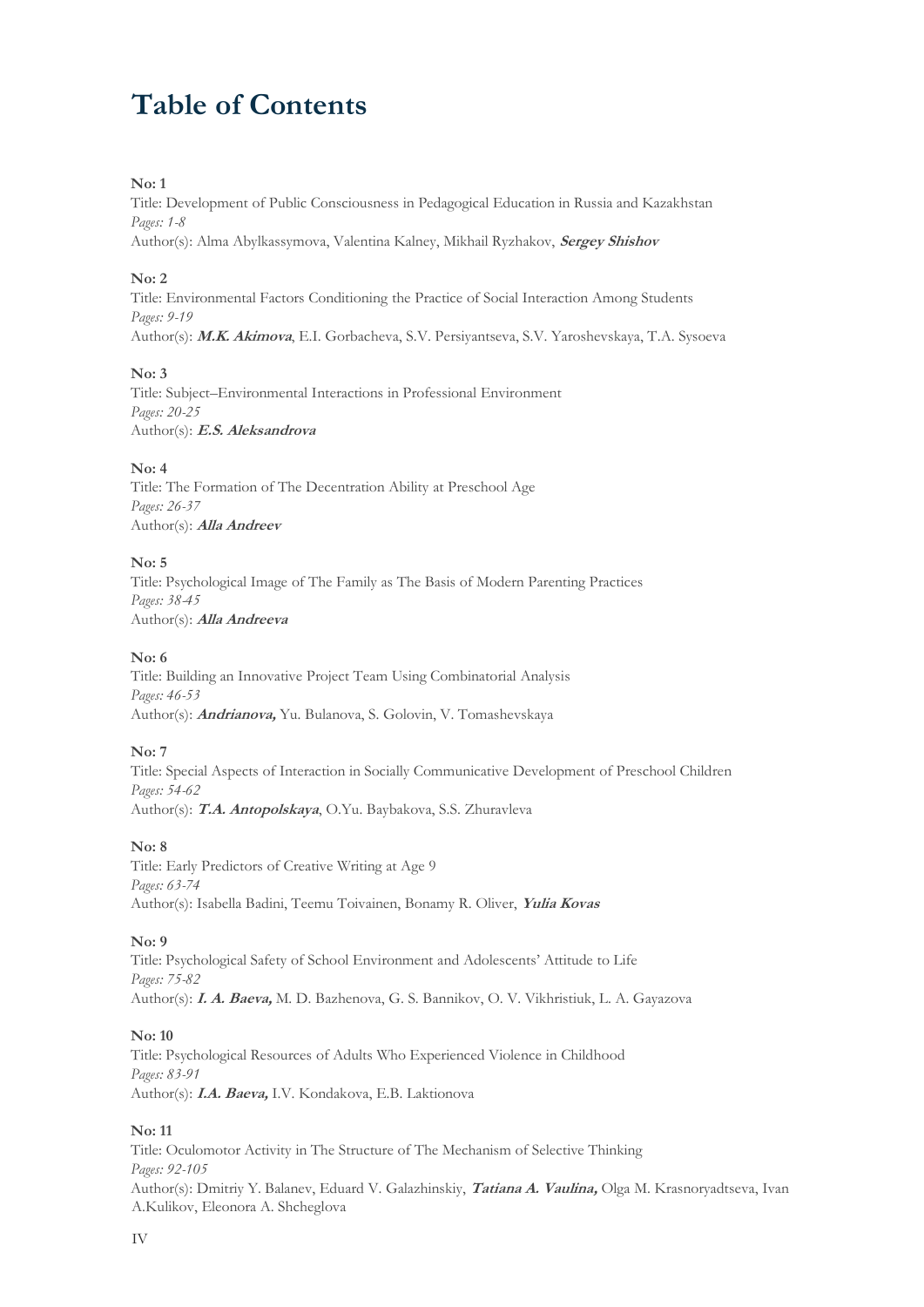Title: Software for Learning to Solve Problems of Classification Using of Machine Learning *Pages: 106-112*  Author(s): **Vladimir B. Barakhnin**, Olga Yu. Kozhemyakina, Elena V. Rychkova, Anna S. Gladkikh, Ilya S. Pastushkov

# **No: 13**

Title: Test-Retest Reliability of Behavioural and ERP Measures in Maths-Related Processing *Pages: 113-124*  Author(s): **Tomasz Bloniewski,** Maxim Likhanov, Janine Khuc, Anna Budakova, Ilya Zakharov, Yulia Kovas

# **No: 14**

Title: Longitudinal Study of The Creative Abilities *Pages: 125-131*  Author(s): Diana Bogoyavlenskaya, **Elena Joukova,** Sergey Artemenkov

# **No: 15**

Title: Stem Gender Gap and Intra-Individual Strengths in Maths and Russian Language *Pages: 132-144*  Author(s): **Zh. Borodaeva**, N. Chipeeva, E. Maslennikova, I. Feklicheva, E. Soldatova, E. Esipenko, K. Sharafieva, V. Ismatullina, S. Malykh, Y. Kovas

# **No: 16**

Title: Language Competence of Children Ordering Preschool and Primary School Ages *Pages: 145-154*  Author(s): **E.D. Bozhovich**

# **No: 17**

Title: Psychological Prevention of Alexithymia of Schoolchildren in The Context of Alexithymic Space *Pages: 155-159*  Author(s): **E.Y. Bre,** N.V. Kozlova

# **No: 18**

Title: Interaction of Presentations About the Personality Traits and Self-Assessment of Success *Pages: 160-167*  Author(s): **Y.D. Chertkova,** N.M. Zyrianova, S.D. Pyankova

# **No: 19**

Title: Development of Methods to Commercialize Unique Technological Competencies at High-Technology Enterprises *Pages: 168-180*  Author(s): Aleksandr A. Chursin, Aleksandr I. Kashirin, Vadim V. Strenalyuk, **Alexander S. Semenov**

#### **No: 20**

Title: Development of A Method for Assessing Personalized Risks of Depression *Pages: 181-189*  Author(s): M.M. Danina, **N.V. Kiselnikova,** I.V. Smirnov

#### **No: 21**

Title: Intellectual Classification of The It Projects Duration in The Educational Sphere *Pages: 190-199*  Author(s): Liliya Demidova, **Irina Klyueva,** Roman Tishkin

#### **No: 22**

Title: The Emotional Intelligence and Emotional Responsiveness in Children With Different Lateral Preferences *Pages: 200-208*  Author(s): Alexander Dobrin, **Elena Nikolaeva,** Natalia Karpova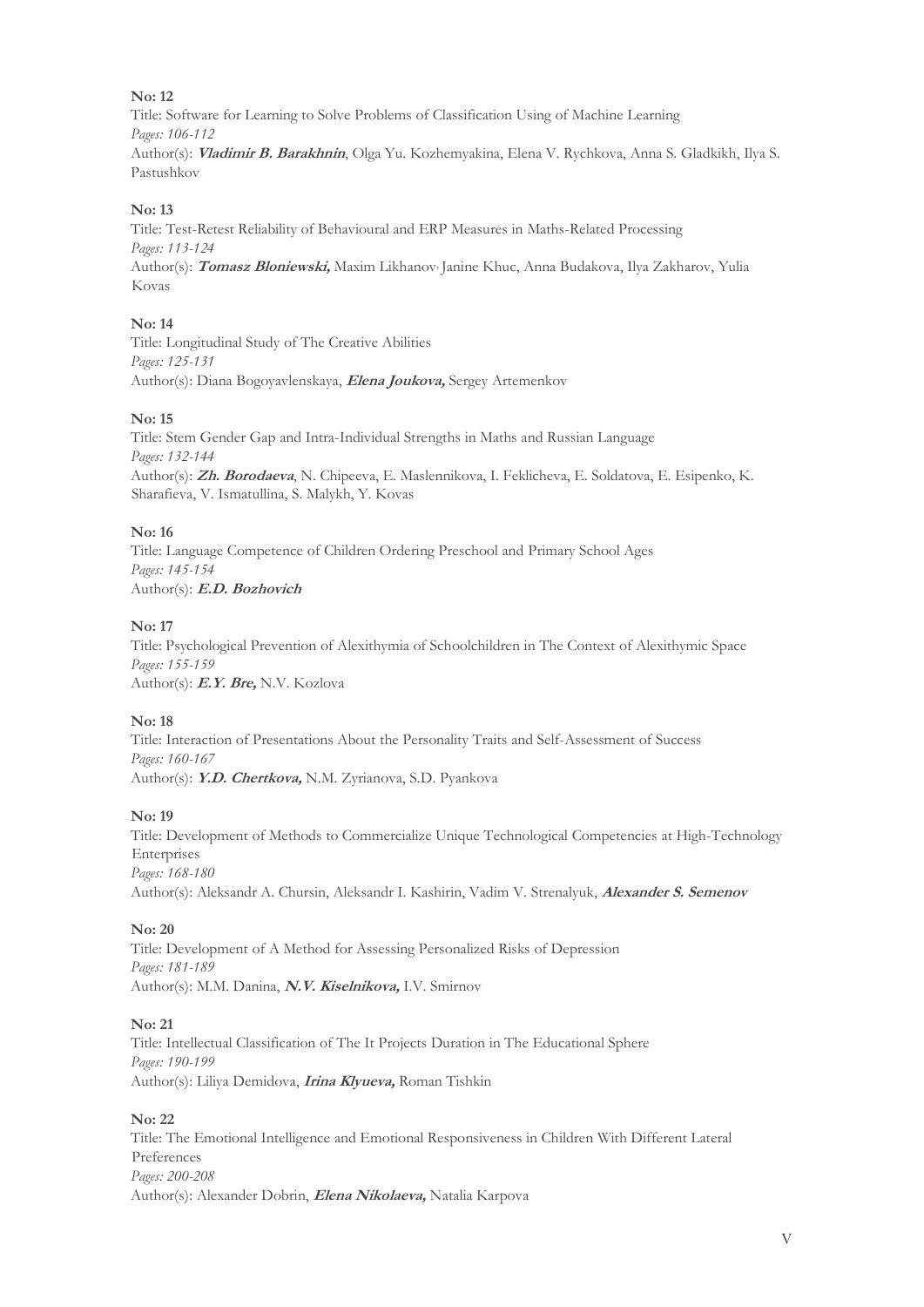**No: 23** Title: Suicidal Behavior: Communicative Markers in Social Media

*Pages: 209-221*  Author(s): **Galina I. Efremova,** Vera B. Nikishina, Olga I. Samosvat, Valeria Carroll

# **No: 24**

Title: Dark Triad as A Predictor Of Bullying In High School Students *Pages: 222-228*  Author(s): **M.S. Egorova,** T.V Adamovich

# **No: 25**

Title: Indicators Of Estimation Of The Stability Of Science And Education-Based Cluster Development *Pages: 229-237*  Author(s): **Lydia A. Fedorova**

# **No: 26**

Title: Dynamics Of Personal And Sociocultural Identity In A Transitive Society *Pages: 238-245*  Author(s): M**. Guseltseva,** G. Huzeeva, N. Poleva, O. Grebennikova, E. Isotova

# **No: 27**

Title: Development Of Methodological Recommendations For Computer Presentation Of Unique Technological Competences (Utc) *Pages: 246-255*  Author(s): Aleksandr I. Kashirin, **Vadim V. Strenalyuk,** Vladimir.V. Artyakov

# **No: 28**

Title: Stress Resistance And Temporal Perspective Of Chinese And Russian Students *Pages: 256-262*  Author(s): Natalya B. Karabushckenko, **Tatiana S. Pilishvili,** Alexandr V. Ivashchenko, Nina L. Sungurova

# **No: 29**

Title: Empathy, Alexithymia, And Psychological Mindedness: The Latent Profile Analysis *Pages: 263-274*  Author(s): **Tatiana D. Karyagina,** Maria A. Chumakova

# **No: 30**

Title: Problem Representation Of The Therapists At Different Stages Of Professional Development *Pages: 275-280*  Author(s): **N.V. Kiselnikova,** E.V. Lavrova, M.M. Danina, E.A. Kuminska

# **No: 31**

Title: Psychological Features Of Kinship Care Families: Interview Version For Guardians *Pages: 281-287*  Author(s): E.Yu. Korjova, E.N. Volkova, **A.V. Miklyaeva,** S.A. Bezgodova, E.V. Yurkova, I.V. Volkova

# **No: 32**

Title: Service For Professional Communications Of Physicians *Pages: 288-293*  Author(s): **Alexander N. Kosenkov**, Alexey K. Labutskiy, Yuriy N. Telegin

# **No: 33**

Title: Association Of Neurotransmitter System Genes With Facial Emotion Recognition And Emotional Intelligence *Pages: 294-301*  Author(s): **V.V. Kosonogov,** E.V. Vorobyeva, E.M. Kovsh, A.G. Titova, P.N. Ermakov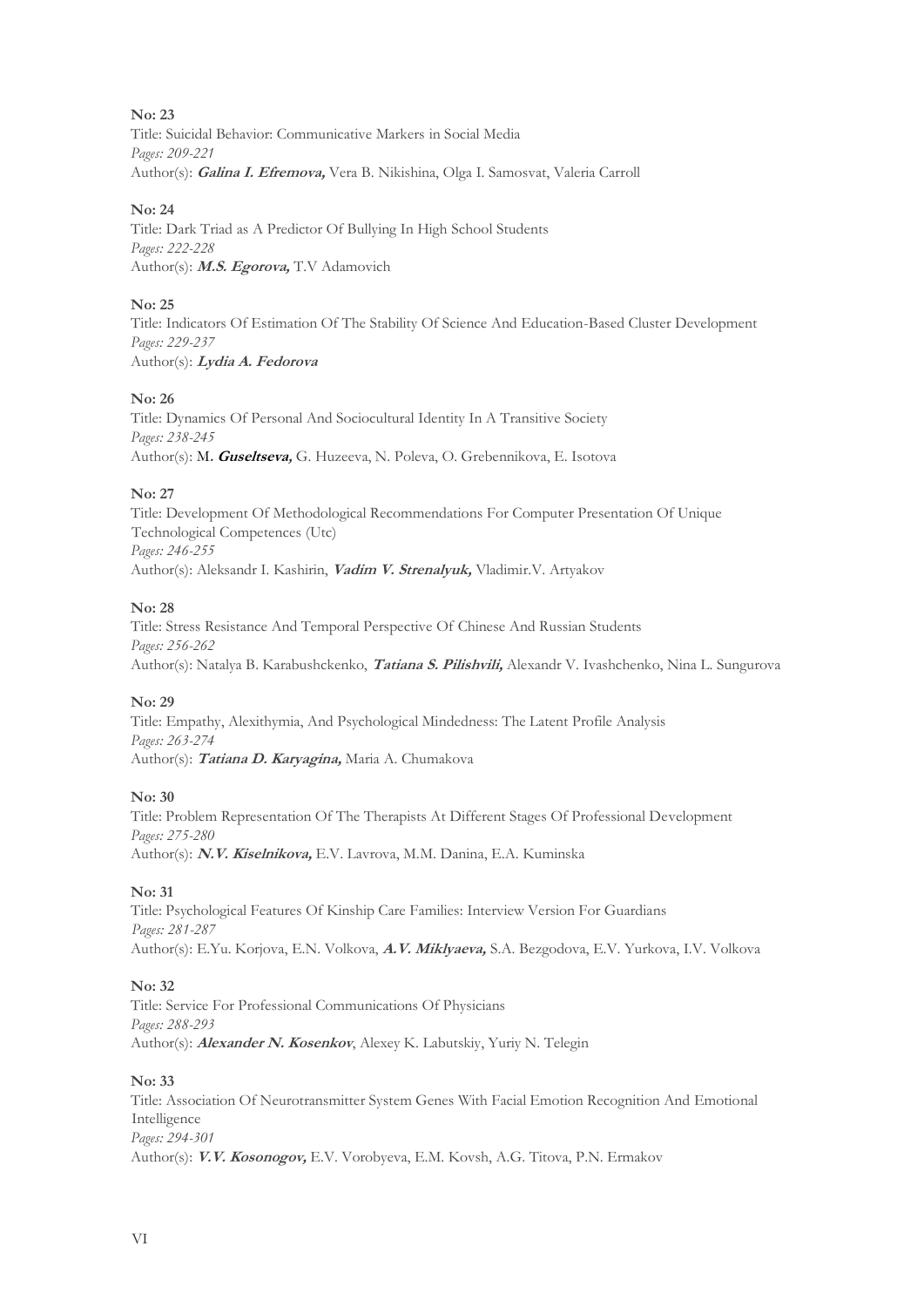Title: Audio-Motor Synchronization Tests For Cognitive Functions Assessment In Children With Cns Lesions *Pages: 302-310*  Author(s): **A.V. Kovaleva,** V.N. Anisimov, V.N. Kasatkin

#### **No: 35**

Title: Applied Researches In A Field Of Robotics For Technical Personnel Training *Pages: 311-316*  Author(s): **Evgeny Kovshov,** Vladimir Kuvshinnikov, Alisa Kosach, Vyacheslav Kravtsov

#### **No: 36**

Title: Inter-Analyzer Interaction: The Operatiozalization Of The Concept In Russian Research *Pages: 317-325*  Author(s): M. S. Kovyazina, **K. A. Fomina**

#### **No: 37**

Title: BFQ-RB (Russian Brief): Short Big-Five Questionnaireto Measure Facets And Factors Of Personality *Pages: 326-337*  Author(s): **Yulia Kuzmina,** Arthur Rean, Yurii Zinchenko, Alexandr Fenin, Artem Malykh, Yulia Kovas, Sergey Malykh

#### **No: 38**

Title: The Effect Of Visual Properties On Numerical Judgments In Ans Tasks *Pages: 338-351*  Author(s): **Yulia Kuzmina,** Tatiana Tikhomirova, Sergey Malykh

#### **No: 39**

Title: The Dark Triad Of Personality In Kindergarten, School And University Teachers *Pages: 352-367*  Author(s): **Sergey L. Lenkov,** Nadezhda E. Rubtsova, Elena S. Nizamova

#### **No: 40**

Title: Deficit Of Executive Cognitive Functioning In Adolescents Showing Signs Of Deviant Behavior *Pages: 368-379*  Author(s): D.A. Lomakin, A.A. Korneev, A.V. Kurgansky**, R.I. Machinskaya**

#### **No: 41**

Title: Authentication Of Presence In Online Courses Aimed At Building Self-Realization Competencies *Pages: 380-391*  Author(s): **Oleg V. Lukyanov,** Anastasia A. Stipek, Grigory S. Chemerskoy

#### **No: 42**

Title: Specificity Of The Structure Of The Intellect Of Socially Successful People *Pages: 392-401*  Author(s): **Yu.E. Makarevskaya,** I.G. Makarevskaya, Z.I. Ryabikina

# **No: 43**

Title: Effect Of Eye Dominance On Cognitive Control *Pages: 402-408*  Author(s): **Julia Marakshina,** Alexander Vartanov, Natalia Buldakova

## **No: 44**

Title: Phenomenology Of Communication And Self-Presentation In Virtual Space *Pages: 409-415*  Author(s): **T.Martsinkovskaya,** N. Golubeva, E. Belinskaya, A.Ayanyan, I. Solodnikova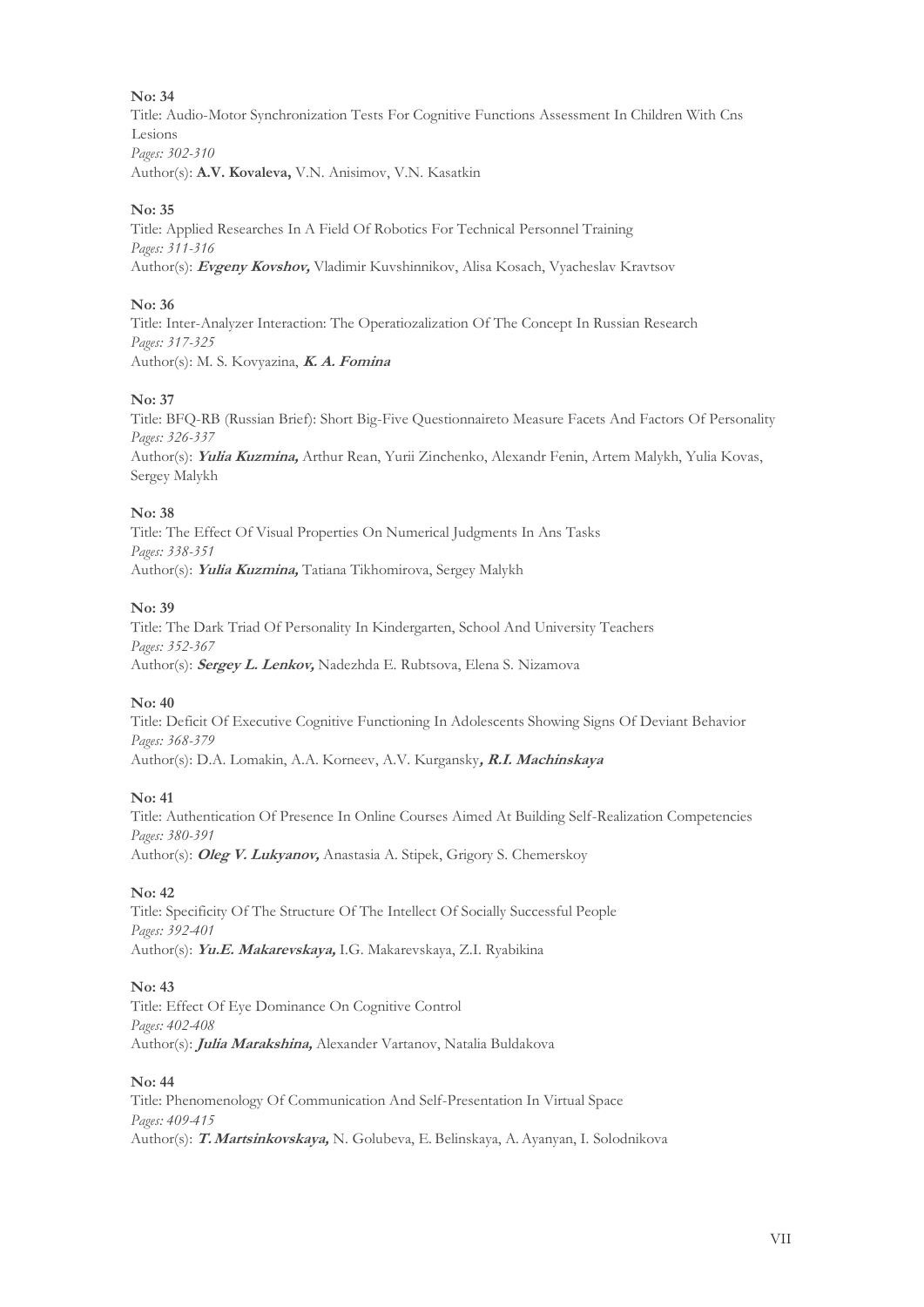Title: World Image As A Factor Of The Identity's Formation In Multicultural Space *Pages: 416-424*  Author(s): **T. Martsinkovskaya**, V. Orestova, O. Gavrichenko, N. Yurchenko, E. Dubovskaya

# **No: 46**

Title: Relationship Between The Classroom Quality And Language Development: Theoretical Review *Pages: 425-432*  Author(s): **M.N. Martynenko,** A.N. Veraksa, D.A. Bukhalenkova, K.S. Tarasova

# **No: 47**

Title: Unity With Nature As An Affective Component Of Ecological Consciousness *Pages: 433-438*  Author(s): M.O. Mdivani, **E.S. Aleksandrova**

# **No: 48**

Title: Reflection in The Consciousness Of The Components Of The Environment *Pages: 439-444*  Author(s): M.O. Mdivani, E.V. Lidskaya, **Sh.R. Khisambeev**

# **No: 49**

Title: Algorithms of The Operator's Electroencephalogram Analysis Based on The Principal Component Analysis *Pages: 445-450*  Author(s): E.I. Mikhaylov, **O.N. Korsun**

# **No: 50**

Title: Psychological Regularities of Personal and Professional Development Of Poly-Subjective "TeacherStudent" Community *Pages: 451-459*  Author(s): **L.M. Mitina** 

# **No: 51**

Title: Self-Regulation and Personality Traits in Overcoming Acute and Chronic Stress *Pages: 460-470*  Author(s): Varvara Morosanova, **Nailya Kondratyuk,** Igor Gaidamashko, Marina Voytikova

#### **No: 52**

Title: Self-Regulation of Learning Activity In Students With Differing Dynamics Of Psychological Well-Being *Pages: 471-481*  Author(s): Varvara Morosanova, Margarita Ovanesbekova, **Irina Bondarenko,** Tatiana Fomina

# **No: 53**

Title: The Influence of Encouragement and Punishment on The Psychophysiological Development of Children *Pages: 482-489*  Author(s): **E.I. Nikolaeva,** S.A. Burkova

#### **No: 54**

Title: Adaptation of The Big Five Questionnaire to The Psychology Research Platform *Pages: 490-495*  Author(s): **Evgeny Nikulchev,** Dmitry Ilin, Victoria Ismatullina, Vladimir Belov

#### **No: 55**

Title: Gamification Device Wowcube: Design and Program Environment *Pages: 496-505*  Author(s): **Ilya V. Osipov,** Evgeny Nikulchev, Ilya Egoryshkin, Semyon Orlov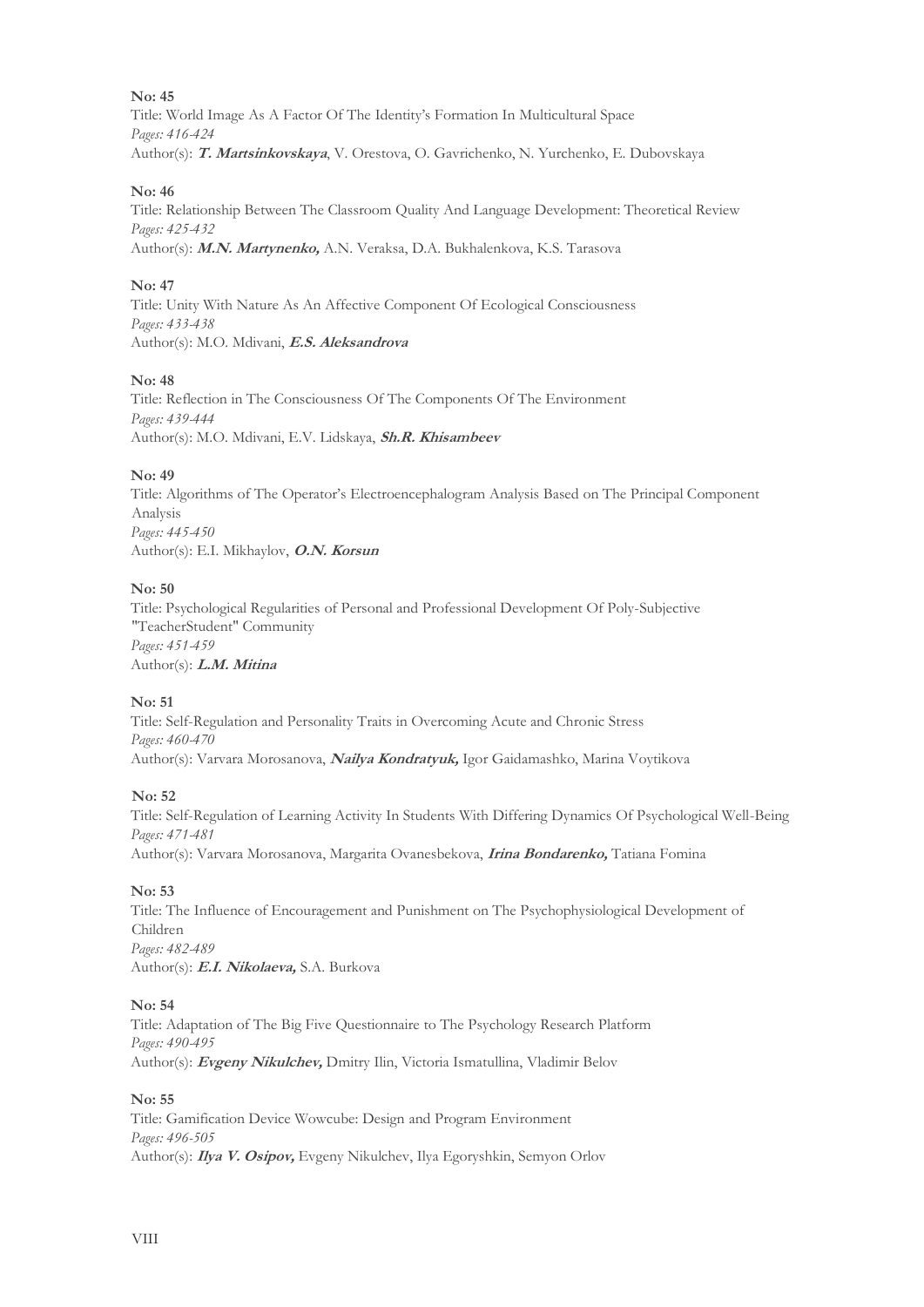Title: Determination of The Architecture of The Neural Network for Recognition Algorithm Uhrsi *Pages: 506-514*  Author(s): **Anna A. Ostrovskaya,** Nikita E. Semenov, Anton O. Rubtsov

## **No: 57**

Title: Diagnosis of Stages of Agency Formation *Pages: 515-523*  Author(s): V, I. Panov, A.V. Kaptsov, **E. I. Kolesnikova**

# **No: 58**

Title: Analysis of Ecopsychological Types of Interactions in Medical Institution Environment *Pages: 524-532*  Author(s): **V.I. Panov,** Sh.R. Khisambeyev, J.J. Kovtun

# **No: 59**

Title: The Peculiarities of The Agency of Schoolchildren Of 7-8 And 8-10 Classes *Pages: 533-541*  Author(s): **V.I. Panov,** I.V. Plaksina

# **No: 60**

Title: Perceptions of Classroom Climate by Secondary School Students: Grade and Gender Features *Pages: 542-549*  Author(s): **Svetlana Petrova**, Elena Shcheblanova

# **No: 61**

Title: Life-Purpose Orientations Peculiarities of Adolescents With Risky Behaviour *Pages: 550-557*  Author(s): **<sup>T</sup>**. A**. Popova**, E.V. Lavrova, N.V. Kiselnikova, J.V. Evdokimova

## **No: 62**

Title: Algorithms and Data Structures For Association Rule Mining And Its Complexity Analysis *Pages: 558-568*  Author(s): **Alexander Prutzkow**

#### **No: 63**

Title: Personality Patterns and Affective Symptoms As Factors Of Emotion Regulation *Pages: 569-575*  Author(s): **Elena Rasskazova,** Daria Bichevina

#### **No: 64**

Title: Age-Related Effects in Retrieval-Induced Forgetting *Pages: 576-581*  Author(s): Olga Razumnikova, **Elena Nikoloeva**

#### **No: 65**

Title: Cognitive Functions State in Pediatric Cancer Survivors and Healthy Controls *Pages: 582-587*  Author(s): A.A. Ryabova, A.A. Dreneva, D.S. Somov, V.N. Kasatkin, **S.B. Malykh**

#### **No: 66**

Title: Systematic School Robotics Education *Pages: 588-593*  Author(s): **Igor Ryadchikov,** Andrey Biryuk, Mihail Drobotenko, Alexander Svidlov, Alexey Rusakov

#### **No: 67**

Title: Research on Microbial Technologies For Alternative Energy In University Educational Process *Pages: 594-598*  Author(s): Igor Ryadchikov, Andrey Samkov, Nikita Volchenko, Mikhail Drobotenko, Andrey Biryuk,

#### **Alexander Svidlov**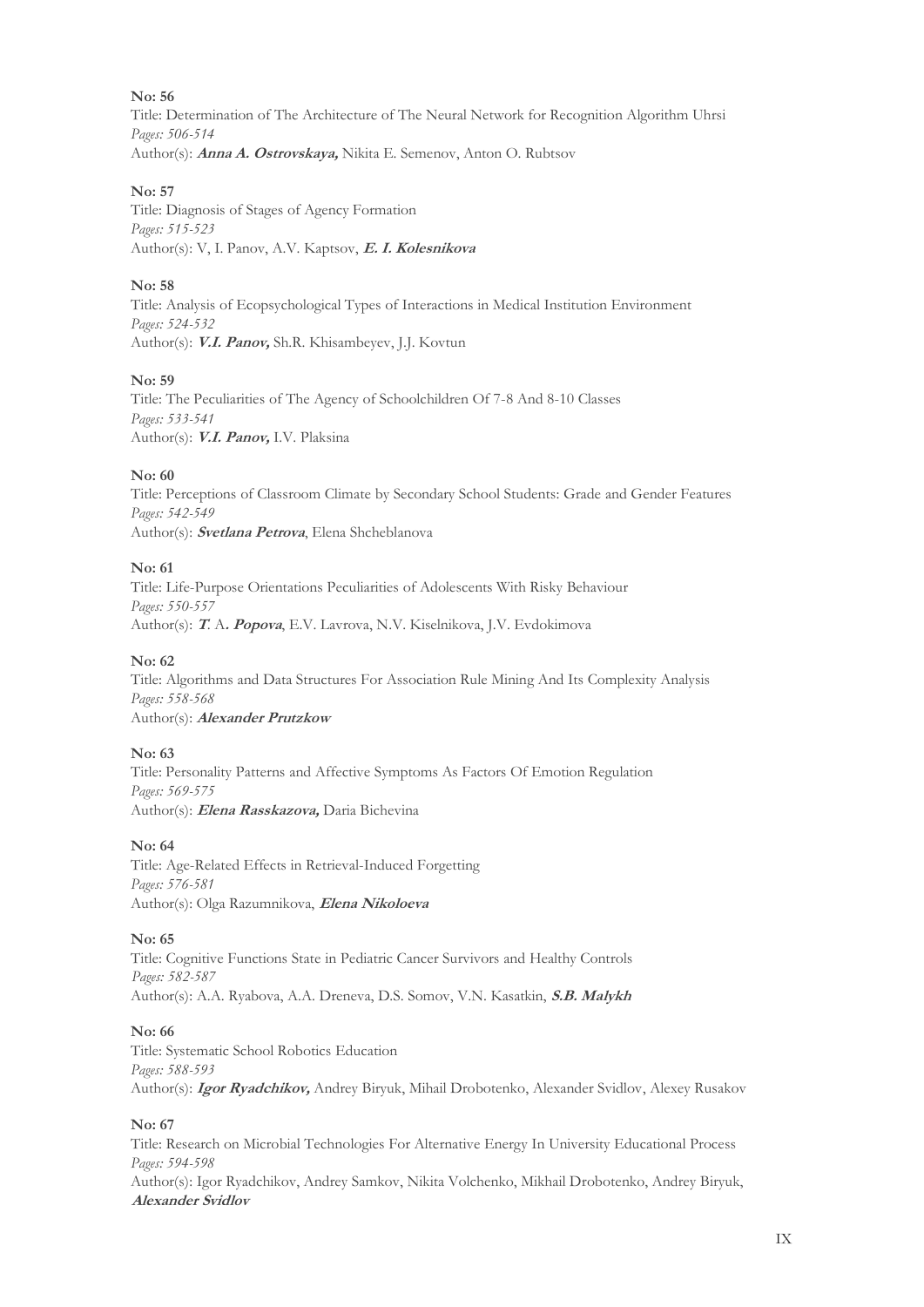**No: 68** Title: Structure Of The WPPSI-IV For The Russian-Speaking Preschoolers *Pages: 599-605*  Author(s): **I.E. Rzhanova,** O.S. Alekseeva, A.Ya. Fominykh, O.V. Parshikova

# **No: 69**

Title: Towards The Problem Of Depersonalization Disorders Psychotherapy (A Pilot Study Findings) Discussion *Pages: 606-614*  Author(s): F**.M. Shankov,** I.V. Pluzhnikov

# **No: 70**

Title: Relationship Of Intelligence And Originality Of Creative Thinking In Secondary School Students *Pages: 615-621*  Author(s): **Elena Shcheblanova**

# **No: 71**

Title: Social Dynamics In The Persian Gulf Countries And The Necessity Of Changes *Pages: 622-628*  Author(s): **Ludmila V. Shkvarya,** Irina A.Z. Aidrous, Mariya V. Melanina, Stanislav N. Vladimirov

# **No: 72**

Title: Creativity In Intellectually Gifted Primary School Children And Gifted Children In Art *Pages: 629-635*  Author(s): **Natalia Shumakova**

# **No: 73**

Title: Social Capital Online: Intergenerational Analysis *Pages: 636-643*  Author(s): **Galina U. Soldatova**, Svetlana V. Chigarkova

#### **No: 74**

Title: Development Of An Algorithm For Phonological Diagnosis Of Preschool Children's Speech *Pages: 644-649* 

Author(s): Anton Solodukhin, **Mikhail Yanitskiy,** Andrey Seryy

## **No: 75**

Title: Features Of Electronic Communication In Social Networks Of Users Of Different Ages *Pages: 650-658*  Author(s**): Nina L. Sungurova,** Natalya B. Karabuschenko, Ekaterina M. Khvorova, Daria G. Boguslavskaya

# **No: 76**

Title: Teacher's Communicative Skills Generating 'Subject – Subject' Interaction *Pages: 659-664*  Author(s): **R.I. Sunnatova**

#### **No: 77**

Title: Gender Differences In Adolescent Aggressiveness In Correlation With The Manifestations Of Anxiety *Pages: 665-670*  Author(s): **S. Yu. Tarasova,** M. K. Kabardov, I. N. Simakova

#### **No: 78**

Title: Adaptation Of The Russian-Language Version Ofthe Parental Bonding Instrument *Pages: 671-678*  Author(s): **Tatiana Tikhomirova ,** Sergey Malykh

#### **No: 79**

Title: Differentiation Of Identity Fusion And Identification With Family, Friends, Country And Organization *Pages: 679-686*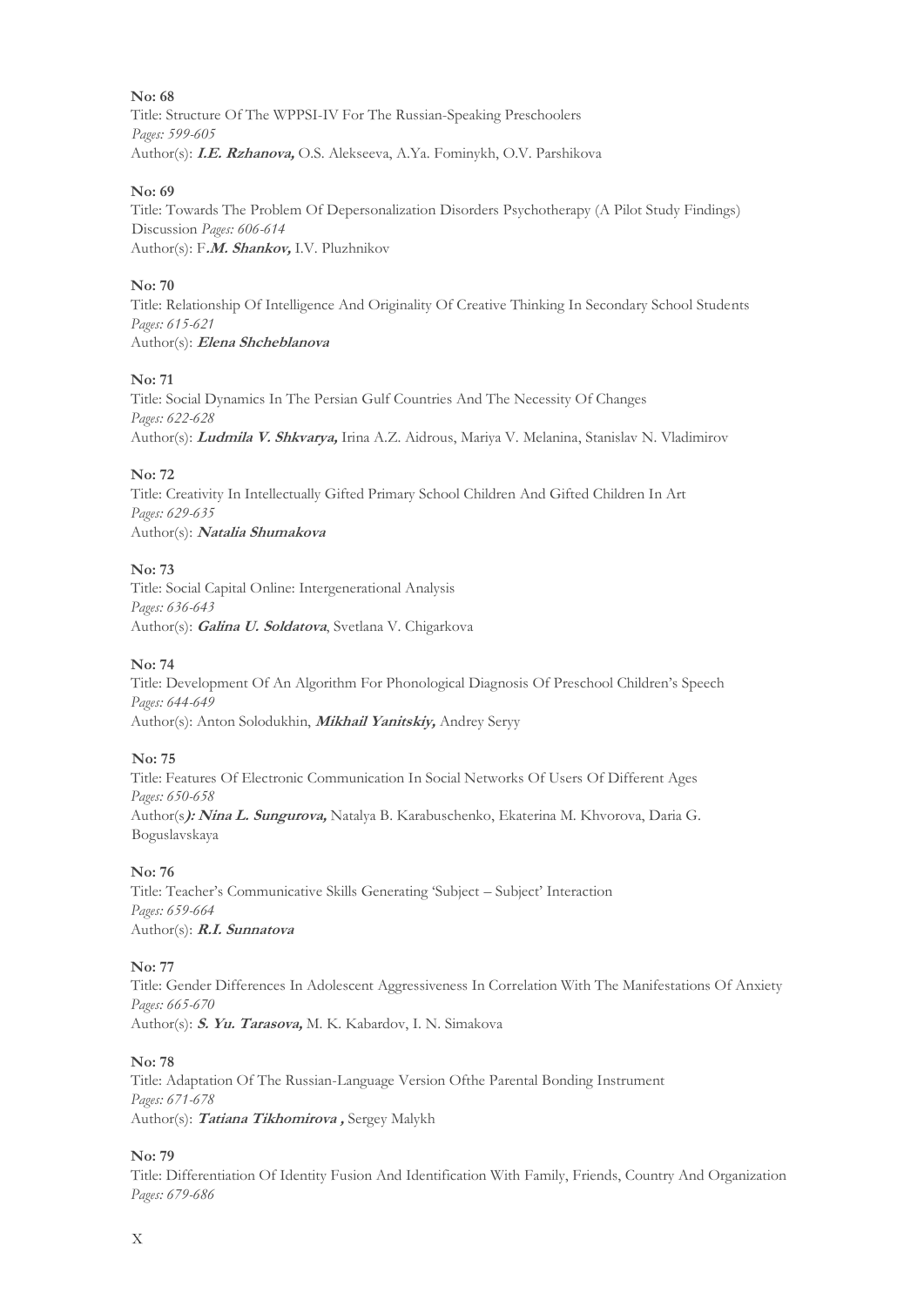Author(s): **Aleksander Tkhostov,** Elena Rasskazova, Vadim Emelin **No: 80** Title: Assessing Creative Expressiveness In Children's Written Stories Using The Consensual Assessment Technique *Pages: 687-697* 

Author(s): Toivainen T., I. Badini, R. Chapman, M. Malanchini, B. R. Oliver, D. Matsepuro, **Y. Kovas**

#### **No: 81**

Title: Numerical Estimation Abilities In Russian School-Age Children: Evidence Of Exponential Growth *Pages: 698-705* 

Author(s): Tayler Truhan, **Georgy Vasin,** Tatiana Tikhomirova, Sergey Malykh

#### **No: 82**

Title: Joint Problem Solving In Different Educational Environments *Pages: 706-713*  Author(s): **Irina Ulanovskaya,** Irina Rivina

#### **No: 83**

Title: Preschool Classroom Quality And Children Social-Emotional Development *Pages: 714-723*  Author(s): A. Veraksa, D. **Bukhalenkova,** O. Almazova, A. Belolutskaya

#### **No: 84**

Title: Cognitive Styles And Psychophysical Tasks Performance: A Latent Class Analysis Study *Pages: 724-730*  Author(s): **Nataliia N. Volkova,** Alexey N. Gusev

#### **No: 85**

Title: Quality Of Psychologic And Pedagogic Conditions Of Preschool Education In Russian Regions *Pages: 731-740*  Author(s): **Tatiana Volosovets,** Ivan Kirillov, Alexander Buyanov

#### **No: 86**

Title: Logic Of Natural Sciences Through Historical Approach: Science For 5-6 Graders *Pages: 741-753*  Author(s): **Elena Vysotskaya,** Svetlana Khrebtova, Alexander Malin, Iya Rekhtman, Maria Yanishevakaya

#### **No: 87**

Title: Learning Proportions: How and When? *Pages: 754-764*  Author(s): Elena Vysotskaya, Svetlana Khrebtova, Anastasia Lobanova, **Maria Yanishevakaya**

#### **No: 88**

Title: The Results Of The Research Of The Score-Rating Educational Results Of Students *Pages: 765-770*  Author(s): **Alexander Y. Vyzhigin**

# **No: 89**

Title: Spatial Anxiety And Spatial Performance In Univeristy Students In Russia And China *Pages: 771-781*  Author(s): Wei Wei , Anna Budakova, Tomasz Bloniewski, Daria Matsepuro , **Yulia Kovas**

#### **No: 90**

Title: Links Between Cyberbullying, Depression And Self-Esteem In A Sample Of Brazilian Adolescents *Pages: 782-793*  Author(s): **Guilherme Welter Wendt**, Marli Appel-Silva, Yulia Kovas, Tomasz Bloniewski